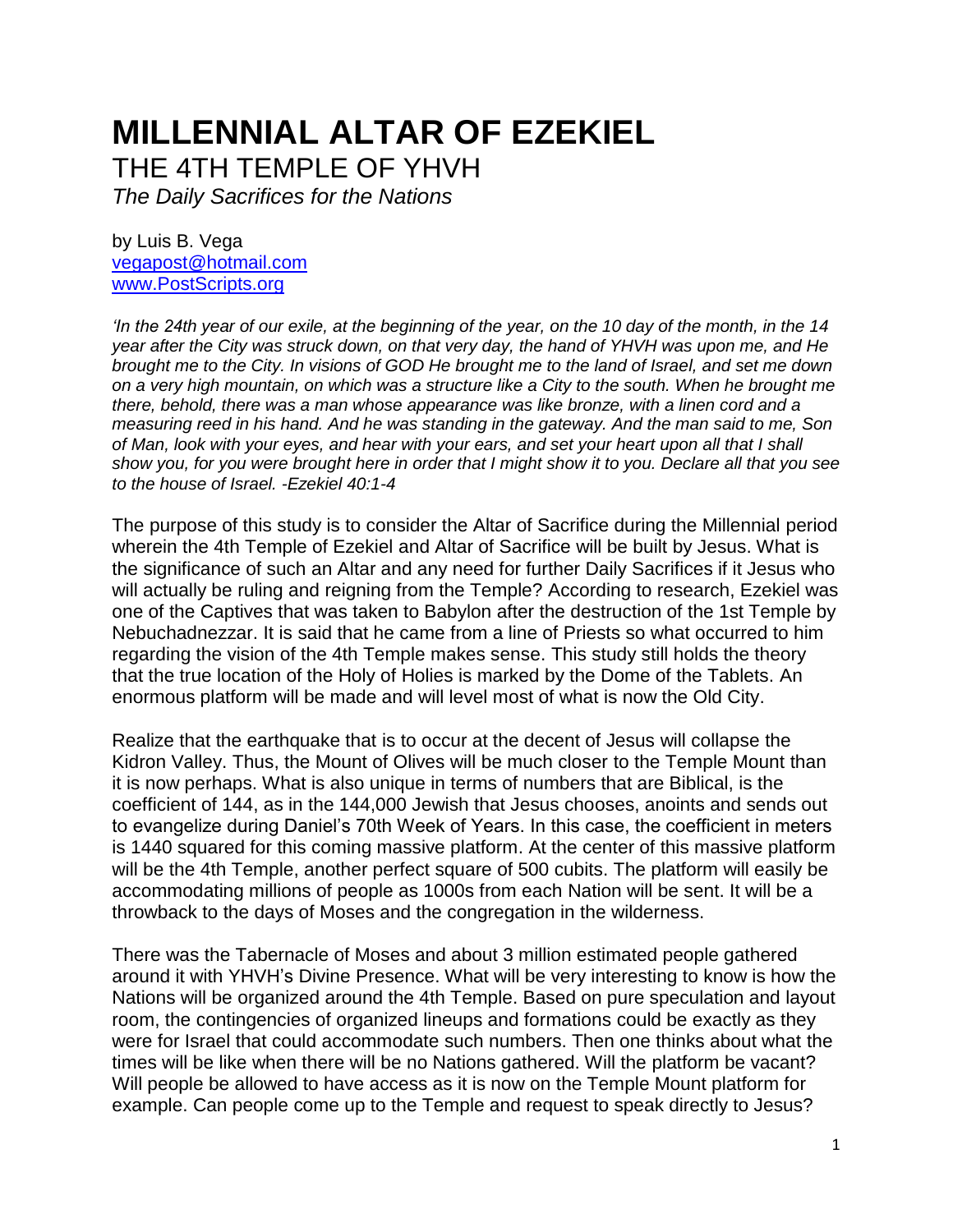## **A New City**

Where will Jesus meet with His Apostles and those deemed worthy of His direct company and access? Nonetheless, this platform pattern and city layout is a precursor for the eventual and permanent and last New Jerusalem that is to come down from Heaven itself after the 1000 years. Although this coming New Jerusalem layout of Ezekiel will be 3 dimensional on Earth, the New Jerusalem that comes from Heaven will be beyond dimensions as it will fuse with that of Earth. It will be some spectacle to witness. On an aside note, it is curious and coincidence that in recent years, the type and variety of so-called UFOs have been 'cubed' in structure and linger in the clouds as if it is materializing and descending down to Earth? No doubt the masquerading Angels of Light are hard at work mimicking the real one to come. The Millennial Kingdom is when Jesus returns and sets it up for 1000 years. It is the 'Sabbath' Year or '7th Day' in terms of Dispensations since Adam and Eve.

This is of course if one subscribes to the notion that there have only been 6000 years since Adam of human history-based on the notion that Earth was 'recreated'. Why the Millennial Kingdom is pertinent to the study of the Altar of Sacrifice is that one will exist and be operational during this time. One would be perplexed in that sense it has been taught that Jesus is the 'final sacrifice', why would the Daily Sacrifices continue during this time? This ordinance will serve a dual purpose. On one hand, it will remind the Remnant of those Jews protected for the latter 1260 days from the Revelation 12 scenario. Such will see their ecclesiastical ordnance since Moses validated by Jesus. On the other hand, the Daily Sacrifices will serve as an 'object lesson' to the Nations of what it means and what it cost King Jesus to atone for the sin of Humanity. What is also very interesting about the 4th Temple of Ezekiel is just how mathematical it is.

The Ezekiel blueprints of the 4th Temple appears to use the simplest of geometric configuration but produces a symmetrical layout. Also, some see a continuation of the anthropomorphic layout of the core of the Temple structure. The unique mathematical relationship exists in that the Holy of Holies is in approximate phi ratio to the Altar of Sacrifice. If one superimposes the phi ratio spiral over the top of the Ezekiel Temple layout, the fulcrum rested on the Holy of Holies where the Ark of the Covenant will be situated to the end of the Altar of Sacrifice. It cannot get any more obvious and mathematical of how even the future blueprint of the 4thTemple appears to validate that the current location of the Dome of the Tablets is where the exact spot is where the Holy of Holies had been and will be. This notion leads to another curious question.

Will Jesus sit in the Ark of the Covenant that was built by Moses? Will it be the one in which His blood ran down the rocks that were rent due to the 'great earthquake' that occurred at the time of His crucifixion. It is supposed that the blood fell to where the Ark of the Covenant was hidden from the Babylonians by Jeremiah. This hidden location turned out to be underneath the crucifixion site by the archeological excavations done by Ron Wyatt. Not all are in agreement with this supposition and theory. The same earthquake shook the lid open and exposed the Mercy Seat, etc. Or, because Lucifer's AntiChrist sat on it and defiled it will a new one be made? Will an entirely new design be made? Then there is the debate as to what role King David is to play during this time.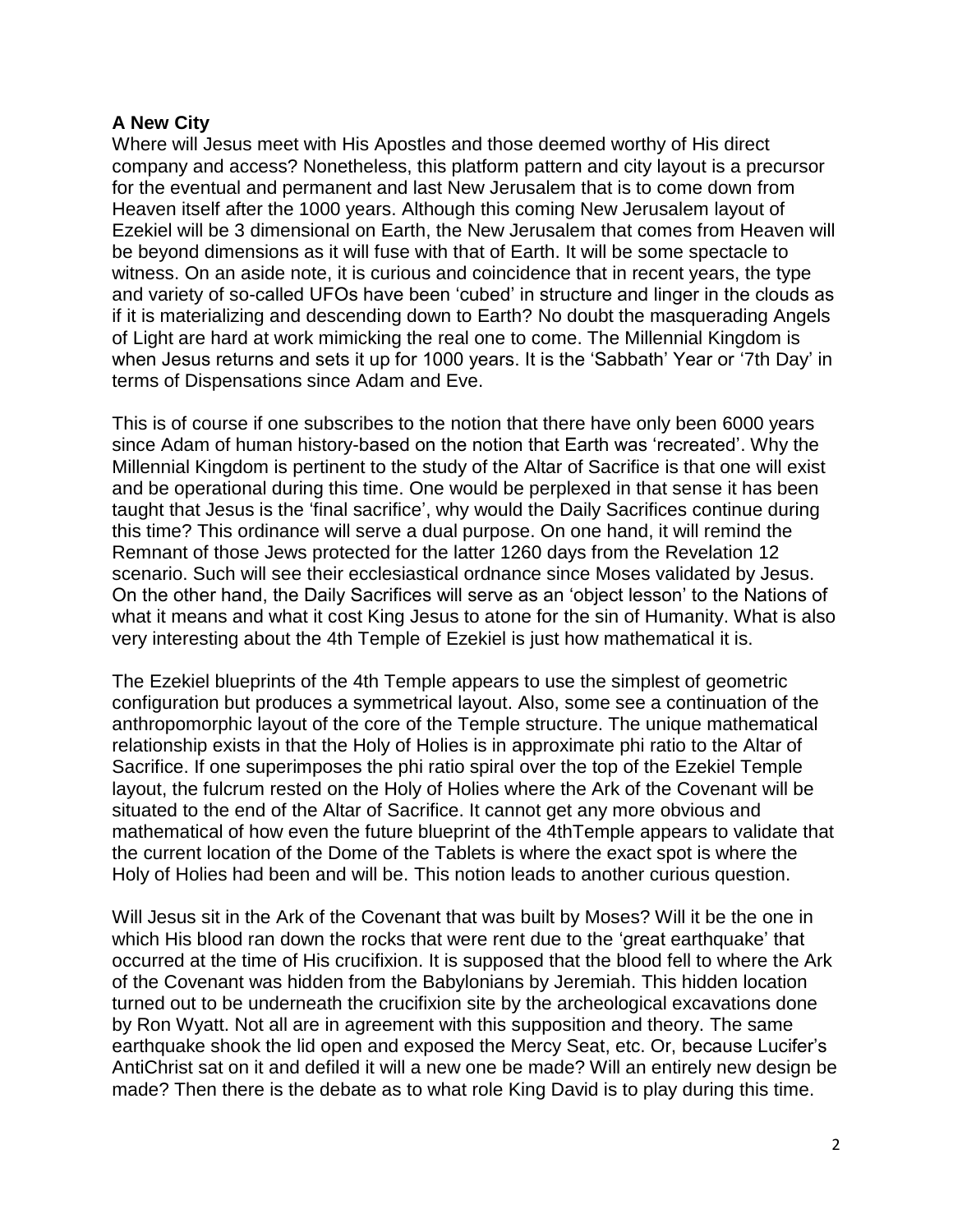#### **New Temple**

Many believe that the 'King David' the Bible refers to is Jesus, Him being a direct blood relative and fulfillment of the prophecy given to Mary by the Angel Gabriel. Or, to others, the notion of a 'Prince' to rule Israel again will be the resurrected King David of the Old Testament, etc. What will also be unique during this time is that the temptation of the World and Lucifer will be voided. At this time, Lucifer will be bound in 'prison' and not to be released until the end of the 1000 years to try the all the people and the Nations that were alive during this time. As there will be still the notion of Free Will, Jesus must test the mind, hearts and souls of those born during this time. Sadly, the depiction of this end result will see throngs rebel still against King Jesus and side with Lucifer for that last Gog-Magog War 2. In contrast, during this 1000-year Dispensation, there was no war, no hunger, no crime, no natural and/or man-made disasters, etc.

One can only imagine the resources channeled to technology, science, exploration and knowledge of Jesus Christ and 'GOD'. It will be an amazing time when Jesus will be King of not only Israel but the Nations of the world that He legally acquired from Lucifer at His resurrection. Moreover, the Title Deed to the Earth now will belong to Jesus. Also, all of Jesus's Followers will be existing in their glorified state, that is having a transformed body of pure light and energy. Such will be the Administers, Ministers and Ambassadors to the Nations and who knows what more, perhaps even beyond Earth. However, the focal point will be Earth and that in Jerusalem and more precisely the Altar of Sacrifice. How so? To reiterate, the book of Ezekiel states that the 4th Temple of YHVH will be set up on the Temple Mount and that the platform will encase the Old City what is presently known as the Old City.

The enormity and size of the platform is required to have Jesus summons and request the representatives of the Nations during his Appointed Times. What will be the callingcard? It will be the Altar of Sacrifice that Jesus will use to deal with the Nations on one level. The Bible describes a circumstance that if when a Nation does not wish or want to send their delegation up to Jerusalem to have an audience with the King, rain will be withheld in that land until there is a change of heart. The Altar of Sacrifice during this time will be modest in size compared to the ones made prior. The smallest was that of Moses that was portable. Then during the time of Solomon, it was greatly enlarged.

The greatest size was reached during the time of King Herod's renovation of Zerubbabel's 2nd Temple, etc. Based on the description of Ezekiel, which is amazing, the Altar will rest atop a 3-teired stone pyramid. The foundation will be 1 cubit high and 18 cubits squared. Then the 2nd base will be 2 cubits high and 16 cubits squared in circumference. The 3rd base will be 4 cubits high and 14 cubits squared around. The actual Altar of Sacrifice will be also 4 cubits high and 12 cubits squared around. It is rather interesting that the 18-cubit squared base is a factor of 6-6-6. Also, what is unique about his Altar of Sacrifice is that the ramp has stairs. It was noted that all prior Altars were to not have stairs for the reason that per chance a priest might expose his nakedness either coming up or down. The book of Ezekiel is one of the most fascinating books regarding Biblical prophecy.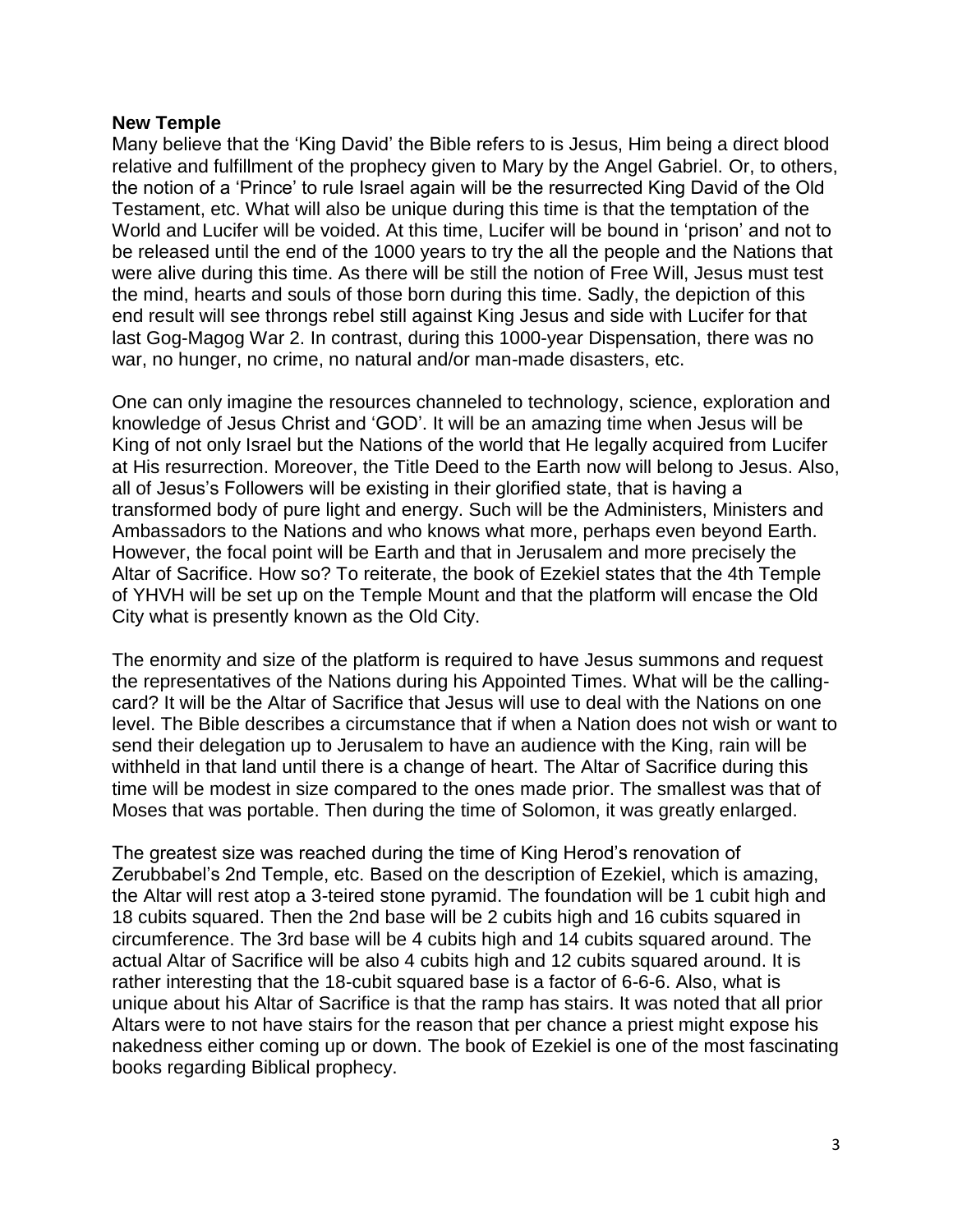#### **A New Altar**

The book of Ezekiel contains the famous speculated War of Gog and Magog and compliments the book of Daniel and Revelations in how the end of human history will unfold. In this case, YHVH takes Ezekiel for a ride 'back to the future' in a sense as Ezekiel is transported back to Jerusalem but in a future time period, that of the Millennial Kingdom. It was during this dark time, spiritually in Israel that the 'heart issue' had to be dealt with. Ezekiel was the occasion of how YHVH shows him what really occurs in the Temple and Altar. Ezekiel was shown how the Priest sacrificed 'Strange Fire' and worshipped creatures and idols instead of the one and true living GOD, YHVH. Of course, this speaks of what one harbored in the inner most being of one's essence and what one really worships. Because of this, the Glory of YHVH departed.

It speaks of one's hypocrisy and double-mindedness of how one may 'praise YHVH with the lips, but the heart is far from Him'. This is a serious spiritual issue for YHVH's People to consider. It was for this very reason that the Glory of YHVH departed from the Temple. It was Ezekiel who was the Witness against Israel that the Divine Presence left in stages; from in-between the Cherub of the Ark of the Covenant to the Holies, then to the Door, then to the Outer Door, and then through the Golden Gate. It was from the Mount of Olives that it then went up to Heaven. However, in the books of Zechariah and Revelation, this Divine Presence is none other than Jesus manifested now in the flesh. It is in this same exact order but in reverse of how the Divine Glory will return to rest upon the 4th Temple of YHVH during the 1000 years of the Millennial Kingdom.

Even though the current efforts are to build the 3rd Temple and initiate the Daily Sacrifices as they have technically begun on December 2018 with the dedication of the Altar of Sacrifice, this study seeks to give perspective to the layout of the coming 4th Temple. Many who interpret Ezekiel envision the Temple Mount platform to be 'north' of the present boundary of the Old City of Jerusalem and that of the current delineation of the Temple Mount. However, this study suggests that based on the Word of YHVH, the Name set upon Mount Zion, that is Mount Moriah is where the Temple Holy of Holies was and will be for the 4th Temple. This Temple will be the Millennial Temple in which Jesus Christ will rule the Earth from. It is a 'New Jerusalem' that will be moved south as the Temple Platform will need to accommodate millions upon which King Jesus will require the Nations to assemble on the Feast Days for one.

There will be a 'leveling' of the platform that will be 1440 meters squared. The perfect 'square' is predicated on the assumption and what this study strongly suggests that the Dome of the Tablets is the correct site of the Holy of Holies. It is from this center point and fulcrum that the 'Square' is measured-out from. This massive platform encompasses the entirety of the current borders of the Old City from the northeast corner near the Dereche-Tor Shmuell Ben Aday Road near the BYU University, to the northwestern corner near the No'omi Kiss Street near the Palm Hotel and the crossroad being Min'eret ha-Tsankhahim. The southwestern corner will be near the Dormition Church or that of the Tomb of David area and the southeastern corner will be near the Derelch Yeriko Road leading up to the Mount of Olives. What is very interesting is that such a delineation almost follows the Armistice Agreement Lined of 1949.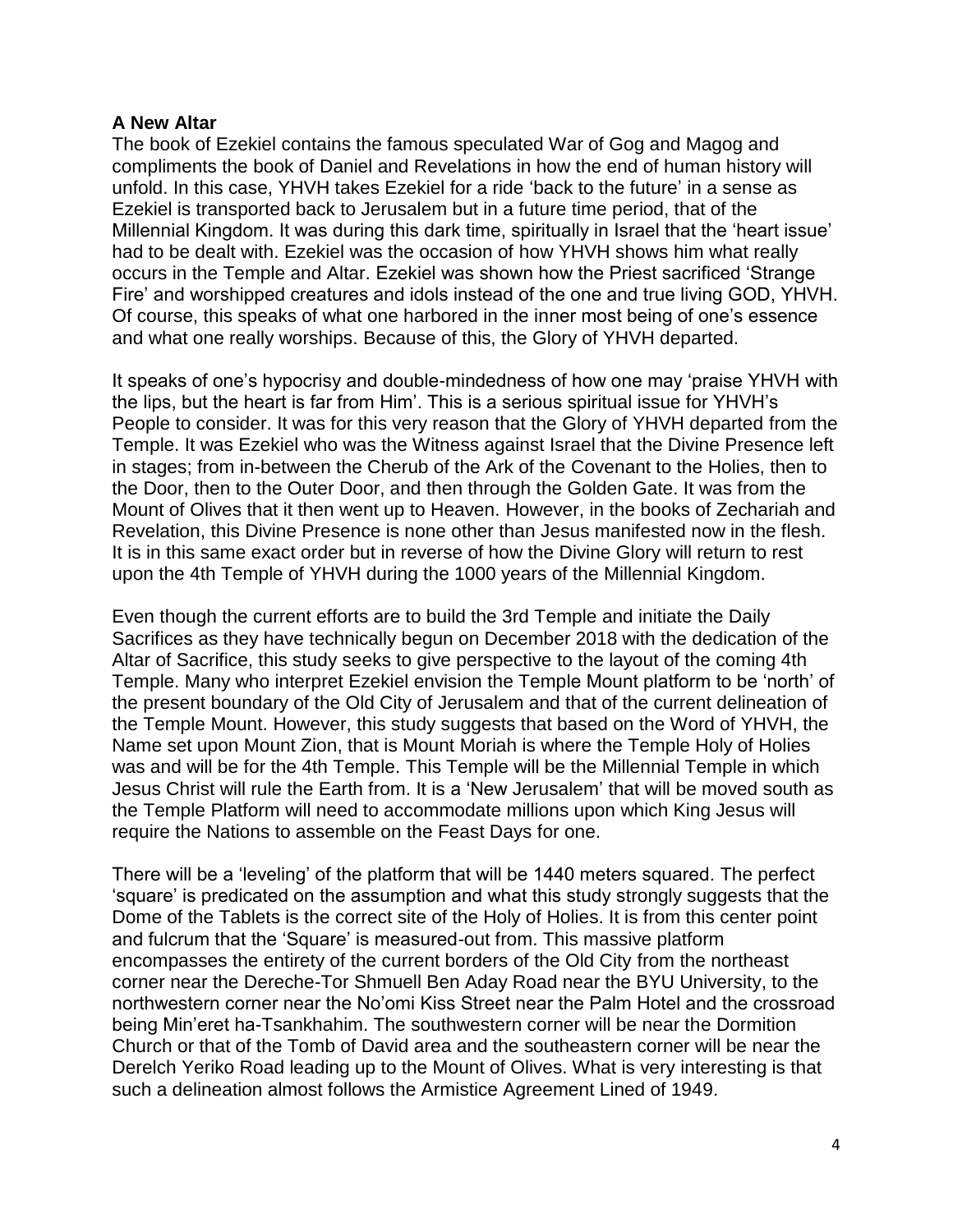### **The Temple Platform**

One mathematical factor about this massive platform is that it is square and the current delineation at the north-south edge of the Eastern Wall and Golden Gate sections-off the Golden Ratio. According to the details given to Ezekiel, the Temple Platform itself will be at the center of the 25,000 x 25,000 cubits great square that is sectioned-off within the land to be portioned-out to the 'Prince'. It is the southern portion in which the 'New Jerusalem' on Earth will be situated for the 1000 years at 25,000 cubits long x 5000 cubits wide. The New Jerusalem will also be a perfect square at the center piece of this lower portion. This portion of land will be from 'Sea to Sea', interestingly. It will be from the Dead Sea to the Mediterranean Sea. The portion to the north of the City District will be called the Holy District that is to be given-out to the Priest that will tend to the Daily Sacrifices.

Animal Sacrifices will be performed at the Temple as a memorial because Jesus has already died for the sins of Humanity. The upper portion of the land delineation will be sectioned-off to the Levites where they will live and also administer the affairs related to the Temple service, etc. It will be at this time that the 12 Tribes of Israel will be allotted their true territorial divisions. It will be the Nation of Israel that will be the 'Head of the Nations' with King Jesus as not only the 'Head' of Israel but that of the Nations, the Earth, the Universe, etc. Now where the Saints and the Bride of Christ Believers will be housed and stationed, that remains to be seen and understood. What will be astonishing is that the Church Age Believers of Jesus that will have returned with Jesus at the Battle of Armageddon will have their Glorified Bodies as mentioned. It will be an indestructible body of light, yet of flesh and bones.

The level of sophistication, ability, brain power will be amazing to consider how such a state will looking like. One perhaps will have the ability to tap into the 'Mind of Christ' instantaneously. Perhaps also travel to and from the Throne of YHVH in Heaven will be granted and who knows what administration roles King Jesus will distribute to include the oversight of other planets within the Solar System and beyond. Then there will be the question of how will the interaction with the Angelic Hosts be like? Yet, what is astonishing is that the human race will have a 1st hand experience to see and witness the 'Glorification' of the Saints and the power and authority King Jesus will have bestowed and how a true just and noble King should rule.

Such will see the majesty of the King in His power of righteousness and true justice. It will be a time of no war, disease or hunger, etc. Given that Lucifer will be bound for this 1000 years, the factor of having the temptation of Satan removed and that of the world will enable Humanity at this stage to experience new levels of 'consciousness' and understanding of YHVH that could have been attained since Adam and Eve in the Garden of Eden. Humanity will know YHVH's plans and purpose like at no other time before. Yes, despite all this being as a 'Restored Garden of Eden', the sinful nature of those un-regenerated humans at the end of the 1000 years will join the rebellion of Lucifer in the Gog-Magog World War 2. The sad deposition of such people will echo the true sentiments of how the religious leaders of Israel explained to Pontius Pilate, 'We have no King but Caesar!' and 'We will not have this Man rule over us!'